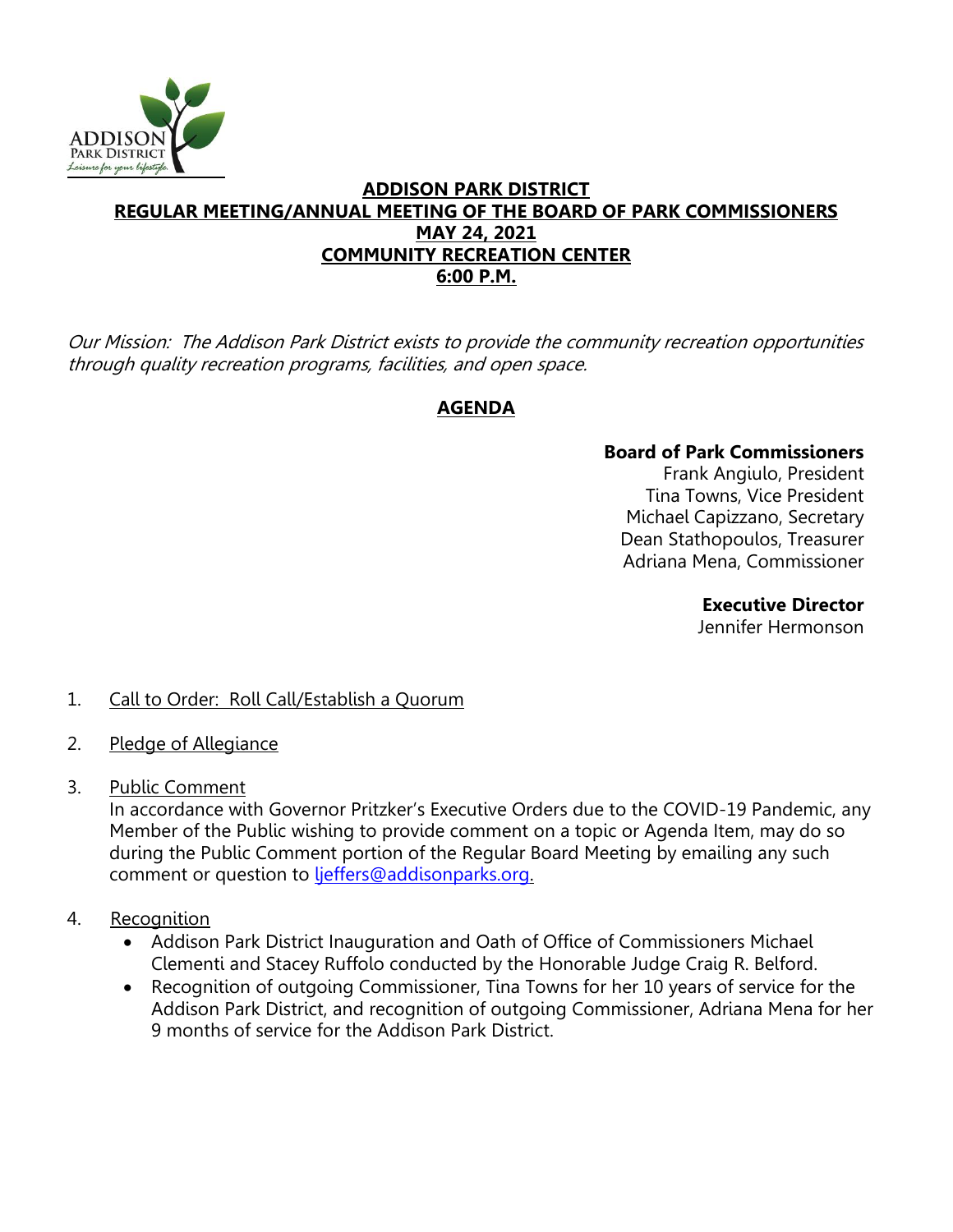# 5. Election of Officers **(Board Action)**

Slate of Candidates

| Frank Angiulo         |
|-----------------------|
| Michael Capizzano     |
| Dean Stathopoulos     |
| <b>Stacey Ruffolo</b> |
| Michael Clementi      |
|                       |

### 6. \*Finance Report

- a) April 1, 2021 April 30, 2021 Account Payables in the amount of \$411,586.35 Account payables includes checks, refunds, purchase card (p-card) and payroll expenses.
- b) Statement of Overall Revenue & Expenses
- c) Fund Balance Report
- 7. Policy & Planning Report a) Mask policy guideline updates

### 8. \*Unfinished Business **(Board Action)**:

a) Lighting Proposal – Motion to approve and ratify the Contracts with Dynergy for the services set forth therein, which terms of the Contract are within the scope of authority previously provided to the Park District Staff.

### 9. \*Consent Agenda **(Board Action)**:

## **a) Annual Meeting Appointments**

- A. Counsel Law firm of Bond, Dickson & Associates
- B. Legal Ethics Advisor Law firm of Bond, Dickson & Associates
- C. Financial Advisor Kevin O'Kelly
- D. Property & Casualty Liability Coverage/Insurance Park District Risk Management Agency (PDRMA)
- E. Health and Benefit Insurance Provider Park District Risk Management Agency (PDRMA)
- F. Professional Audit Services Selden Fox
- G. Addison Consortium Legal Counsel for Tax Objections Robbins Schwartz
- H. Bank Depository for Revenue and Payroll Funds Oxford Bank and Trust, Addison, IL
- I. Procurement Card Vendor BMO Harris Bank/Fifth Third Bank
- J. Freedom of Information Act Officers (FOIA) –Lisa Jeffers, Jennifer Hermonson, Darlene Cozzo
- K. Open Meetings Act Officers (OMA) –Vice President, Lisa Jeffers, Jennifer Hermonson
- L. Recording Secretary Lisa Jeffers
- M. Secretary Pro Tem Jennifer Hermonson
- N. Assistant Treasurer Elliott Becker

## **b) Appointments to committees, other groups, intergovernmental agreements**

- A. Elementary School District 4 (Mike Clementi & Jennifer Hermonson)
- B. DuPage High School District 88 (Michael Capizzano, Stacey Ruffolo & Jennifer Hermonson)
- C. Village of Addison (Frank Angiulo & Jennifer Hermonson)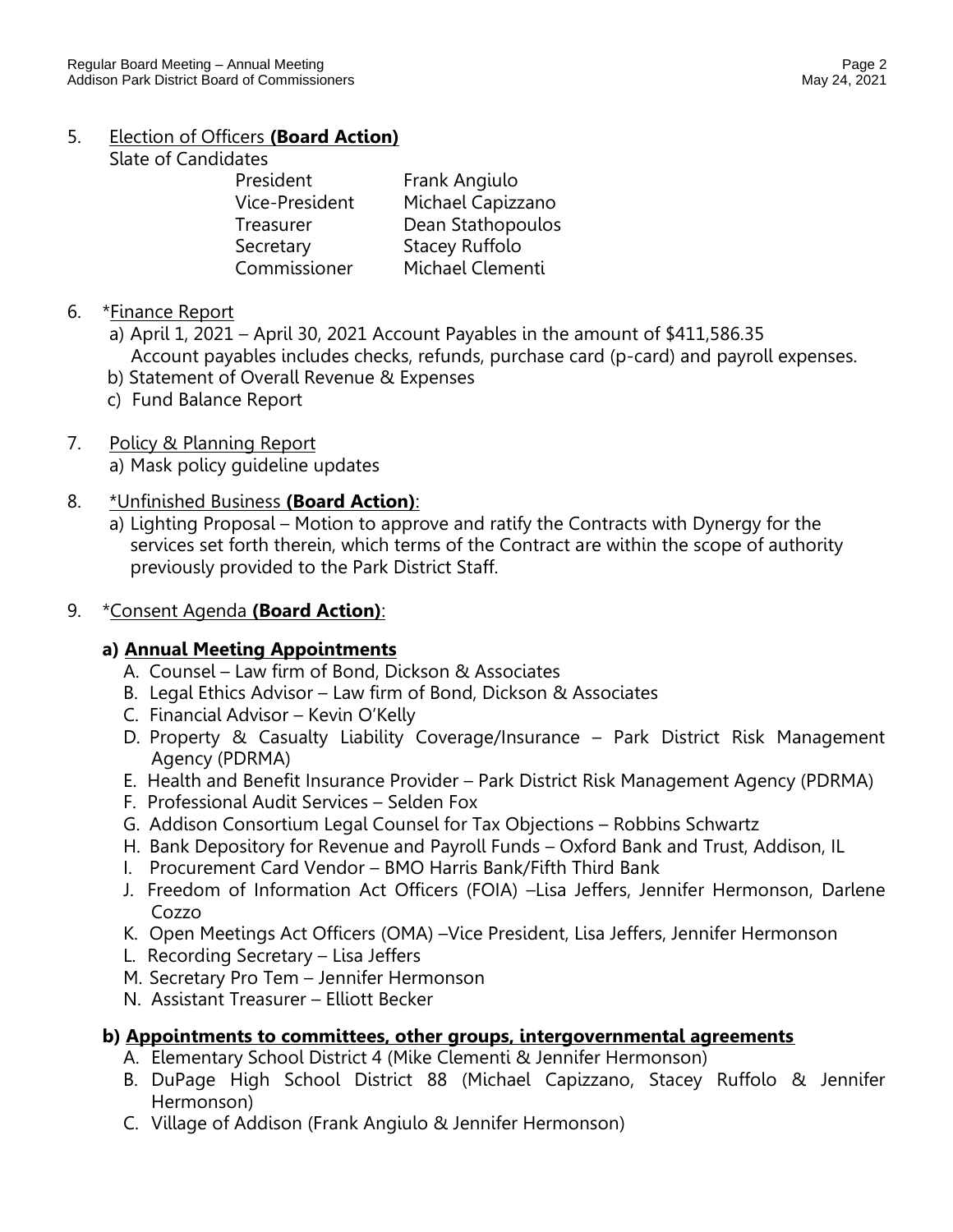- D. IAPD/NRPA (President & Jennifer Hermonson)
- E. Citizens Advisory Committee (Dean Stathopoulos & Jennifer Hermonson, Jean Stone)
- F. Addison Tax Consortium (TIF) (President, Superintendent of Finance & Jennifer Hermonson)
- G. Township of Addison (Michael Capizzano, Jennifer Hermonson)
- H. Community Youth Sports Organizations (Frank Angiulo, Michael Capizzano, Dean Stathopoulos, Mike Clementi, Stacey Ruffolo, Jennifer Hermonson, Leslie DeMoss)
- I. Addison Park District Foundation (Frank Angiulo, Dean Stathopoulos, Stacey Ruffolo & Jennifer Hermonson)
- J. PDRMA, Park District Risk Management Agency (Jennifer Hermonson)
- K. Senior Citizen Commission/Club (Michael Capizzano, Frank Angiulo, Darlene Cozzo, Leslie DeMoss)
- L. Illinois Municipal Retirement Fund Authorized Agent (IMRF) (Jennifer Hermonson)
- M. Community Civic Organizations Lions Club, Kiwanis, Addison Chamber, Women's Club, etc. (Frank Angiulo, Michael Capizzano, Dean Stathopoulos, Stacey Ruffolo, Mike Clementi, Jennifer Hermonson, Leslie DeMoss, Jean Stone)
- N. Army Trail Nature Center (Frank Angiulo, Dean Stathopoulos, Jennifer Hermonson)
- O. NEDSRA (Michael Capizzano, Stacey Ruffolo, Jennifer Hermonson, Leslie DeMoss)
- P. Safety Coordinator (Elizabeth Scott, Jennifer Hermonson back-up #2, Lisa Jeffers back-up #3)

#### **c) Meeting Minutes from the Regular Board Meeting on April 26, 2021.**

#### **d) Accounts Payable for April 1, 2021 through April 30, 2021 in the amount of \$411,586.35**

- 10. Department Reports (Information Only):
	- a) Business Department
	- b) Parks & Planning Department
	- c) Recreation Department

#### 11. Director Report & Commissioner Comments (Information Only):

- a) Executive Director Report
- b) Commissioner Comments
- 12. Executive Session:
	- a) Possible Litigation pursuant to 5 ILCS 120/2(C)(11)
	- b) Personnel pursuant to 5 ILCS 120/2(C)(1)
	- c) Land Acquisition pursuant to 5 ILCS 120/2(C)(5)
- 13. Items to be referred **(Board Action)** (if necessary):
- 14. Adjournment